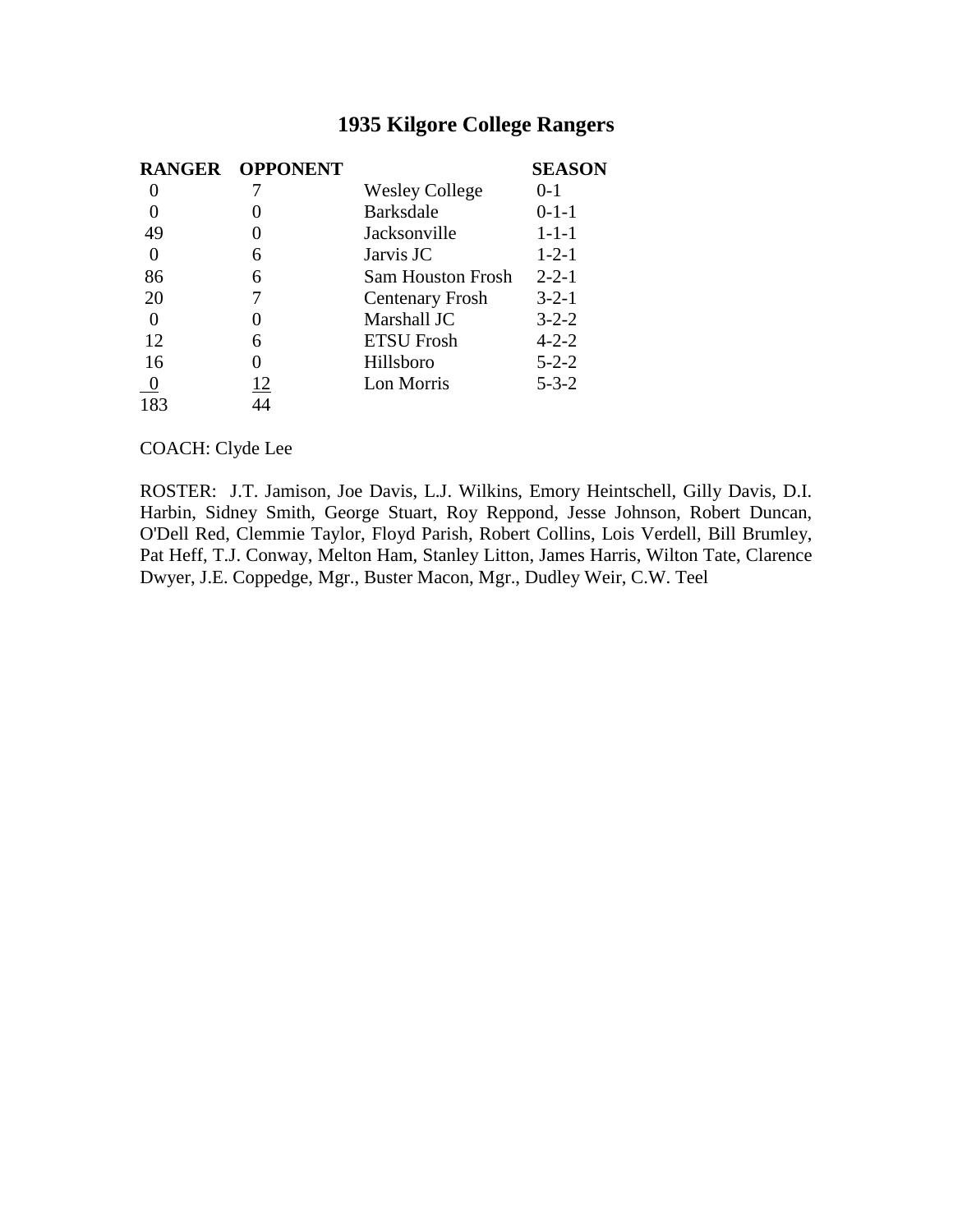|                |    | 1936 Kilgore College Rangers |               |  |
|----------------|----|------------------------------|---------------|--|
| <b>RANGERS</b> |    | <b>OPPONENT</b>              | <b>SEASON</b> |  |
| 33             |    | Clifton                      | $1-0$         |  |
| 33             |    | Westminster JC               | $2 - 0$       |  |
| 13             |    | Weatherford JC               | $3-0$         |  |
|                |    | Wesley JC                    | $4 - 0$       |  |
|                |    | Marshall JC                  | $5-0$         |  |
|                | 20 | <b>Centenary Frosh</b>       | $5 - 1$       |  |
| 61             |    | <b>Barksdale Field</b>       | $6-1$         |  |
|                |    | Lon Morris                   | $7-1$         |  |
| 26             | 6  | Paris                        | $8 - 1$       |  |
| 13             |    | Texarkana                    | $9-1$         |  |
| -10            |    | Lamar JC                     | $10-1$        |  |
| 210            | 33 |                              |               |  |
|                |    |                              |               |  |

State Junior College Champions

COACH: Clyde Lee

ROSTER: Gilly Davis, J.W. Coppedge, Joe Davis, L.J. Wilkins, Roy Reppond, Randall Hall, George Stuart, Raymond Muchowich, Frank Gregory, Laron Gifford, Jack Miller, Fred Green, Jessie Johnson, Robert Duncan, Nolan Dildy, Buster Macon, Wayne Rose, Philip Crow, Everett Stephens, Robert Collins, J.L. Daniels, Joe Helson, Duncan Williams, Jimmie Lusk, T.J. Conway, Louis Davis, Melton Ham, Robert Bumgardner, James Harris, Wilton Tate, Cornell Horn, Cecil Jackson, John Ramseur, Marion McKenzie, Mgr., Floyd Bolt, Mgr.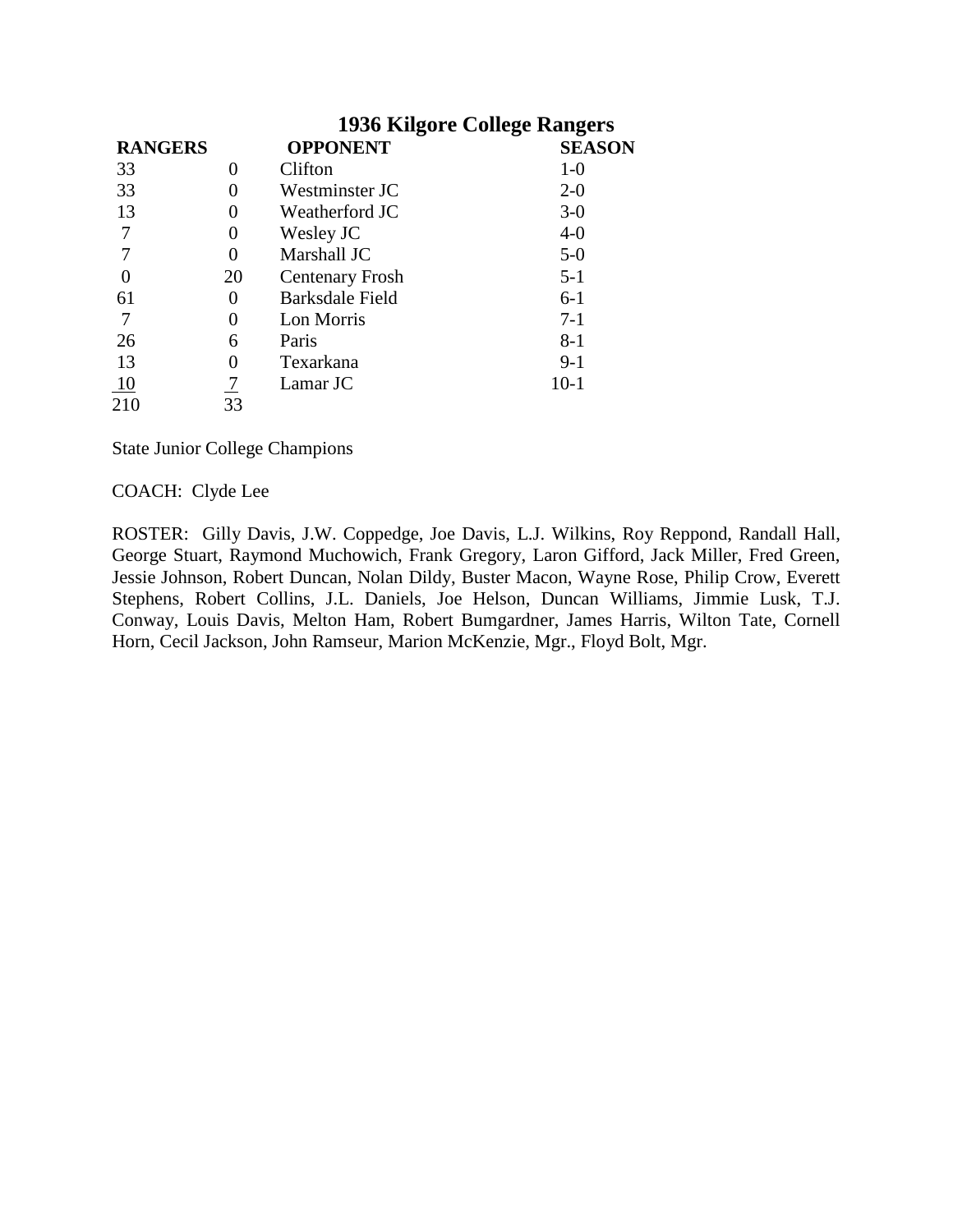|                |     |                      | <b>1937 Kilgore College Rangers</b> |  |  |
|----------------|-----|----------------------|-------------------------------------|--|--|
| <b>RANGERS</b> |     | <b>OPPONENT</b>      | <b>SEASON</b>                       |  |  |
| 41             |     | Westminister         | $1-0$                               |  |  |
| 28             |     | Altus                | $2 - 0$                             |  |  |
| 27             | 0   | Louisiana Tech Frosh | $3-0$                               |  |  |
| 6              | 41  | Northeast Louisiana  | $3-1$                               |  |  |
| $\overline{0}$ | 13  | Wesley               | $3-2$                               |  |  |
| 20             | 6   | Marshall             | $4 - 2$                             |  |  |
| 21             | 6   | Schreiner            | $5 - 2$                             |  |  |
| 20             | 0   | Lon Morris           | $6 - 2$                             |  |  |
| 53             | 13  | Paris                | $7 - 2$                             |  |  |
| 49             | 13  | Texarkana            | $8-2$                               |  |  |
|                | 0   | Wesley               | $9 - 2$                             |  |  |
|                |     | Schreiner            | $9 - 2 - 1$                         |  |  |
| 279            | 106 |                      |                                     |  |  |

# STATE CHAMPIONS

COACH: Clyde Lee and Red Jackson

ROSTER: Buddy Jungmichel, J.W. Coppedge, Gillis Conoley, Gelbert Conoley, Gilly Davis, Cliff Bowden, Philip Crow, Jack Skipper, Jack Miller, Mutt Freeman, Louis Davis, Woody Johnson, John Ramseur, Charlie Jungmichel, J.B. Paine, Loyce Baillio, Laron Gifford, Raymond Muchowich, Harold Wilson, Bill Bennett, Leroy Chapman, Wayne Rose, Joe Helson, Nolan Dildy, Robert Baumgardner, Everett Stephens, Randall Dickey, J.L. Daniels, Dennis Andricks, Cecil Jackson, Floyd Bolt, Mgr., Billy Swanson, Mgr.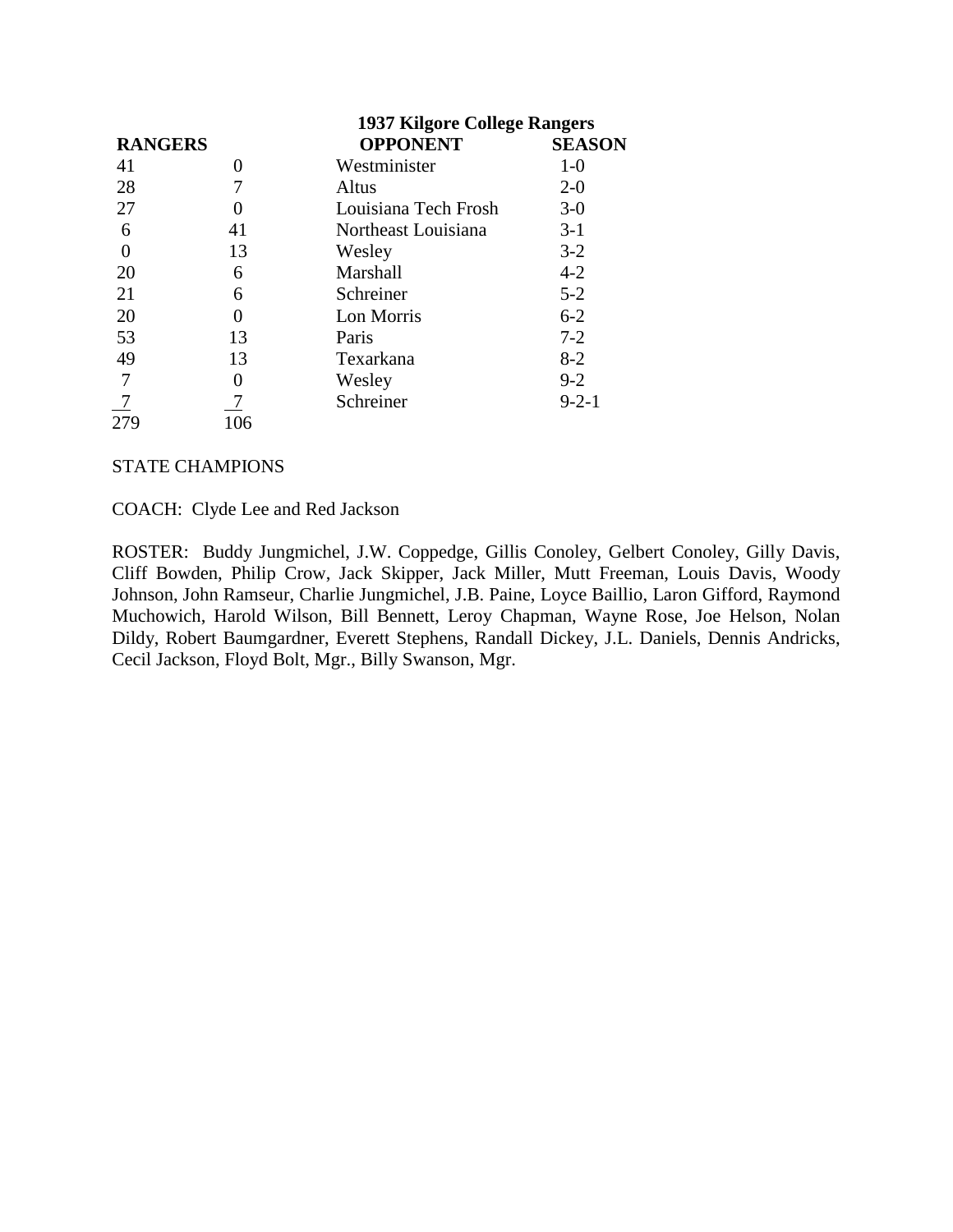|                | <b>RANGERS</b> | <b>OPPONENT</b>     | <b>SEASON</b> |
|----------------|----------------|---------------------|---------------|
| 16             | 0              | Murray              | $1 - 0$       |
| 20             | 6              | Arlington           | $2 - 0$       |
| 14             | 12             | Northeast Louisiana | $3 - 0$       |
| 20             | 7              | <b>Sam Houston</b>  | $4 - 0$       |
| 17             | 6              | Marshall            | $5 - 0$       |
| 7              | 21             | Schreiner           | $5 - 1$       |
| 26             | 2              | Weatherford         | 6 - 1         |
| $\overline{7}$ | 7              | Lon Morris          | $6 - 1 - 1$   |
| 28             | 0              | Paris               | $7 - 1 - 1$   |
| 26             |                | Schreiner           | $8 - 1 - 1$   |
| 181            |                |                     |               |

#### STATE CHAMPIONS

COACHES: Clyde Lee Jimmy Parks

ROSTER: Gene Gardner, Billie Stroud, Bob Maloney, Tommy Lobue, Joe Clark, Frank Gregory, Jack Skipper, W. B. Barnes, Finan Dickey, Mike Buzan, Gerald Wickman, Marion Taylor, J. B. Paine, Robert May, Dell Taylor, Wayne Rose, Loyce Baillio, Ray Zimmerman, Charles Jungmichel, Buddy Jungmichel, Woodrow Johnson, Raymond Muchowich, Richard Skarke, Junior Jordon, Cornell Horn, Tom Ed Casper, Leonard Dickey, R. B. Bayer, Dennis Andricks, Jack Barrett, Van Herrin, Gean Hale, Eugene Allison, Leroy Chapman, R. W. Thompson, Jack Madison, Mgr., Floyd Bolt, Mgr.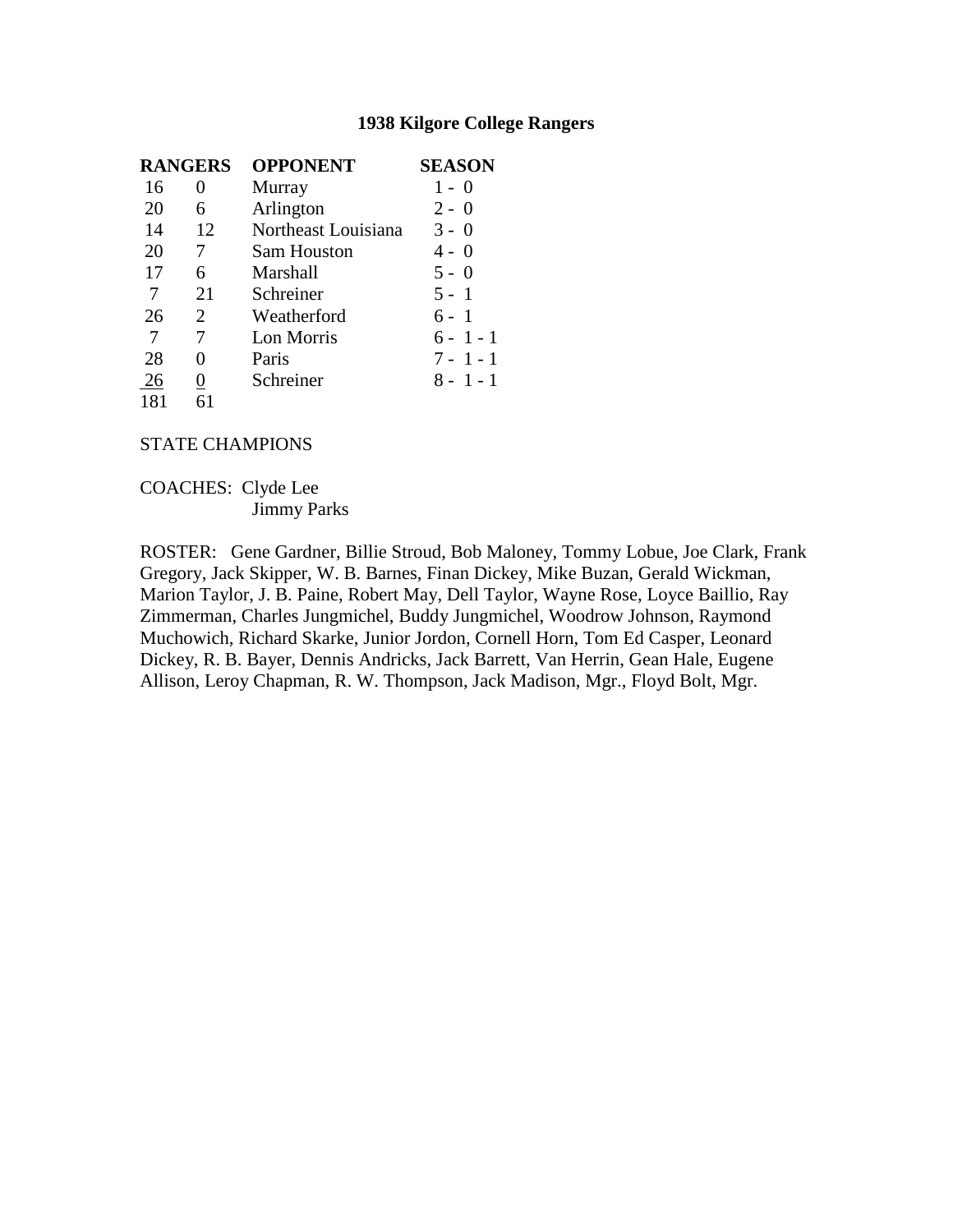| <b>RANGERS</b> |          | <b>OPPONENT</b>       | <b>SEASON</b> |  |
|----------------|----------|-----------------------|---------------|--|
| 33             |          | Decatur Baptist       | 1-0           |  |
| 26             |          | Murray                | $2 - 0$       |  |
| 21             | 13       | Tarleton              | $3 - 0$       |  |
| 40             | $\theta$ | <b>Texas Lutheran</b> | $4 - 0$       |  |
| 25             | 0        | Weatherford           | $5 - 0$       |  |
| 20             |          | Lamar                 | $6 - 0$       |  |
| 23             |          | Arlington             | $7 - 0$       |  |
| 7              | 6        | Lon Morris            | $8 - 0$       |  |
| 6              | 2        | Paris                 | $9 - 0$       |  |
| 13             |          | Schreiner             | $10 - 0$      |  |
| 214            |          |                       |               |  |

# STATE CHAMPIONS

COACHES: Clyde Lee Jimmy Parks

ROSTER: D. Wiley, Stokes Brooks, Cam Harrell, Billie Stroud, W. B. Mumford, W. G. Barnes, Finan Dickey, Tommy Lobue, Charlie Flowers, Gerald Wickman, Robert Maloney, Marion Taylor, Jack McMahon, Jack Skipper, Marvin Leissner, Dell Taylor, George Richardson, Ed Ferguson, Richard Skarke, Charlie Tippett, Carver Johnson, John Green, Charlie Jungmichel, J. B. Paine, Gean Hale, R. W. Thompson, Dennis Andricks, Ed Bohannon, Leonard Dickey, Gene Allison, Howard Davis, Loyce Ballio, Bob Hendricks, William Ellis, Mgr., Foster, Mgr.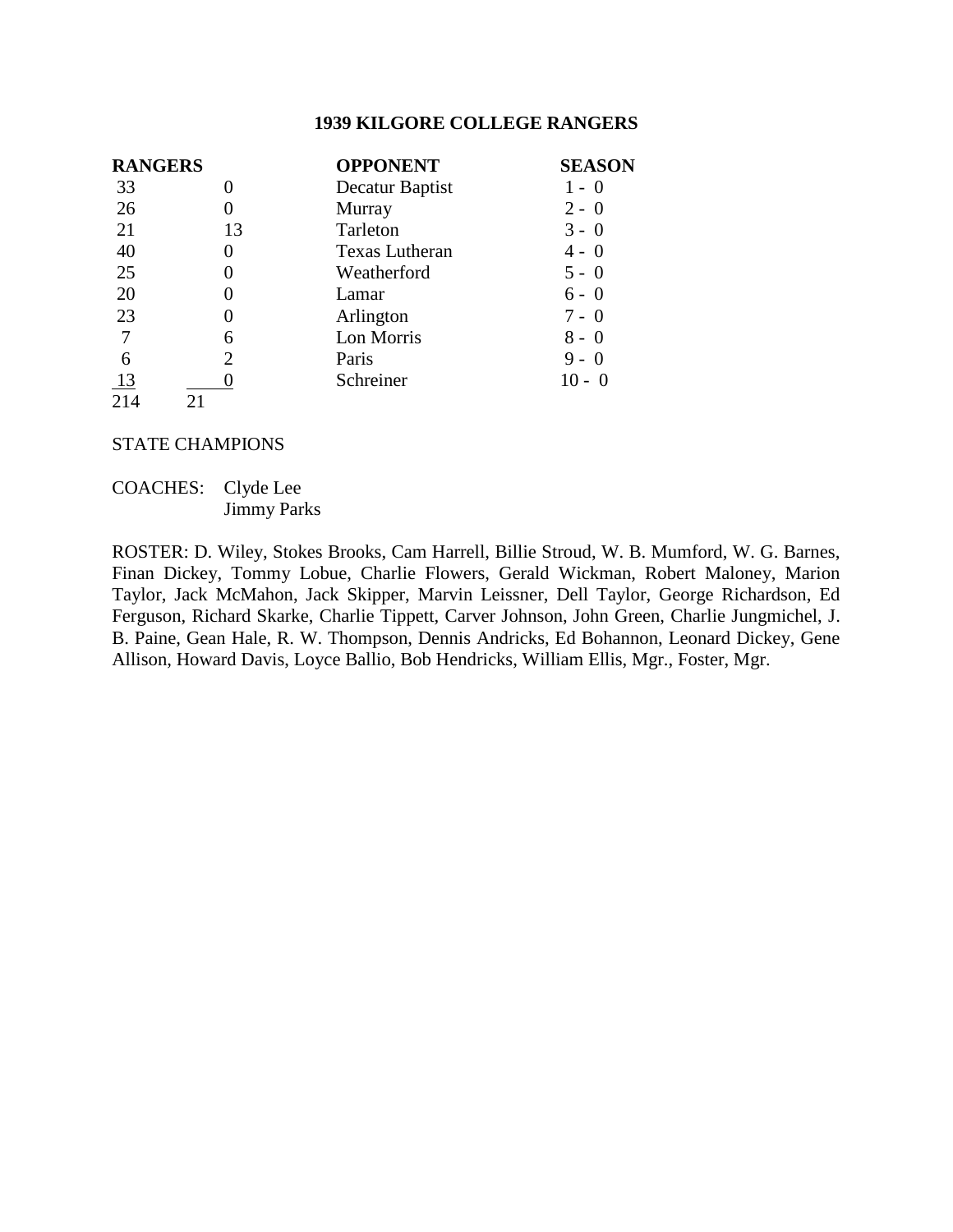|          | <b>RANGERS</b> | <b>OPPONENT</b>     | <b>SEASON</b> |
|----------|----------------|---------------------|---------------|
| 12       | $\theta$       | Daniel Baker        | $1 - 0$       |
|          |                | Northeast Louisiana | $1 - 0 - 1$   |
| 12       | 6              | Hillsboro           | $2 - 0 - 1$   |
| 24       | 6              | Tarleton            | $3 - 0 - 1$   |
| 6        | 13             | Baylor B            | $3 - 1 - 1$   |
| 27       | 0              | Lamar               | $4 - 1 - 1$   |
| 14       | 7              | Cameron             | $5 - 1 - 1$   |
| 14       | 2              | Lon Morris          | $6 - 1 - 1$   |
| 20       | 14             | Paris               | $7 - 1 - 1$   |
| $\bf{0}$ | 14             | Schreiner           | $7 - 2 - 1$   |
| 136      | 69             |                     |               |

COACHES: Clyde Lee, Jimmy Parks, Gilly Davis

ROSTER: Guy Nunnely, Robert Davis, Gerald Wickman, Leonard Handy, W. G. Barnes, W. M. Mumford, Finan Dickey, Pete Dunaway, Francis Pulattie, Ed Ferguson, E. C. Holloway, Dutch Leissner, Tom Ed Casper, Rollie Phillips, Stokes Brooks, Buster Bolin, Chief Carlisle, Charlie Flowers, Bob Hendricks, Victor Jordan, Carver Johnson, Clinton Crips, Marion Taylor, Durwood Mumford, Billy Trager, Homer Hall, R. W. Thompson, R. A. Bayter, Leo Van Haverbeke, Jerry D'Arcy, Nolan Luhn, Bob Locker, Hershel Curtis, John Green, Hardin Cooper, James Bulls, Gean Hale, William Ellis, Mgr.

ALL-STATE: Gean Hale and R.W. Thompson; Honorable mention, Guy Nunnely, Tom Ed Cooper and Bob Hendricks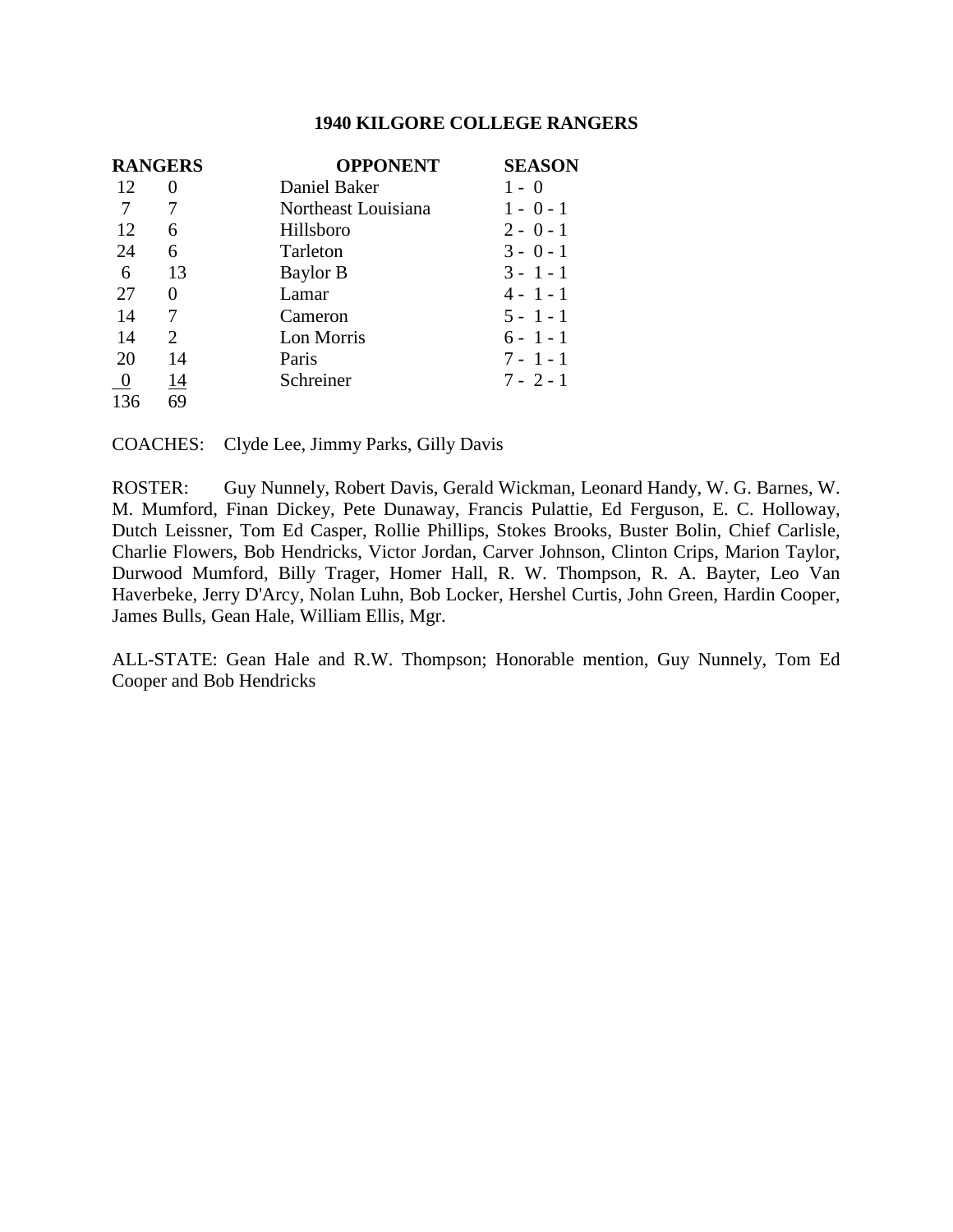| <b>RANGERS</b>   |    | <b>OPPONENT</b>     | <b>SEASON</b> |
|------------------|----|---------------------|---------------|
| 40               | 6  | Weatherford         | $1 - 0$       |
| 14               |    | Northeast Louisiana | $2 - 0$       |
| 33               |    | Tarleton            | $3 - 0$       |
| 10               |    | Baylor B            | $4 - 0$       |
| 34               | 6  | Lamar               | $5 - 0$       |
| 7                | 17 | Cameron, OK         | $5 - 1$       |
| 32               |    | Hillsboro           | $6 - 1$       |
| 28               | 6  | Paris               | 7 - 1         |
| 27               |    | Schreiner           | 8 -           |
| $\overline{225}$ |    |                     |               |

# STATE CHAMPIONS

COACHES: Clyde Lee and Jimmy Parks

ROSTER: Billy Earl Gibson, Harden Cooper, Tom Ed Casper, Harvey Hays, Nolan Luhn, Jack Casteel, Leo Van Haverbeke, Yank McKnight, Glenn Walden, Hulon Huffman, N. A. Waters, John Green, Bob Locker, Hershel Curtis, Billy Richardson, Harry Rice, Billy Jack Brooks, Hans Neumann, Buster Bowling, Victor (Porky) Jordan, Clinton Crisp, Glen Stone, Howard Corbett, Eustace Frizzell, Leo Warlick, Harrod McClelland, George Nohavitz, Buck Spencer, Charlie Flowers, Charles Utley, Robert Davis, Billy Brazier, Jack Waits, Mgr., Country Hallmark, Mgr.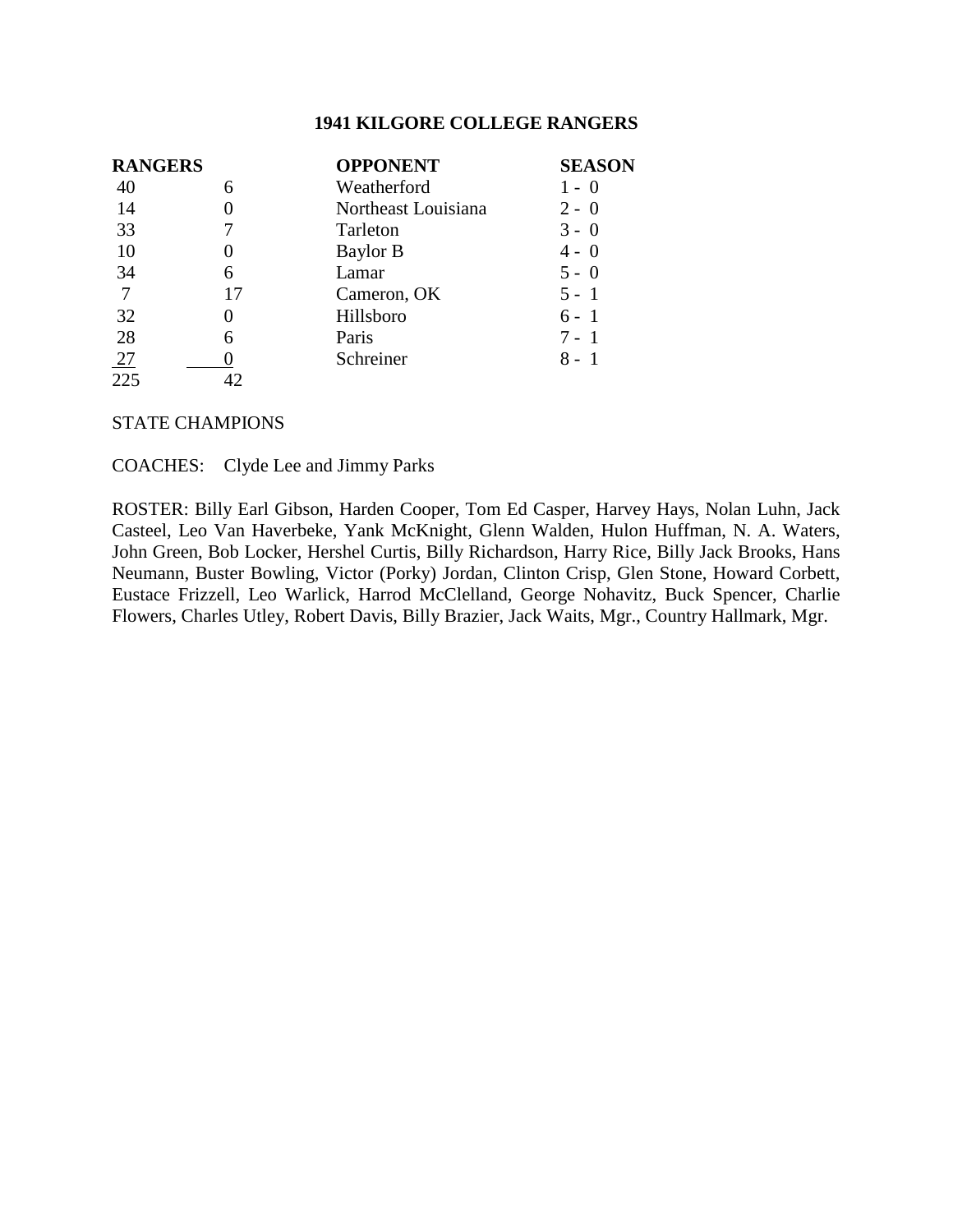| <b>RANGERS</b> |           | <b>OPPONENT</b>     | <b>SEASON</b> |
|----------------|-----------|---------------------|---------------|
| 13             |           | Cameron             | $1 - 0$       |
|                | 6         | Northeast Louisiana | $2 - 0$       |
| 15             |           | Baylor B            | $3 - 0$       |
| 88             |           | Waco Air Base       | $4 - 0$       |
| 28             |           | Lamar               | $5 - 0$       |
| 14             |           | Arlington           | $6 - 0$       |
| $\overline{0}$ | <u>13</u> | Paris               | $6 - 1$       |
| 165            | 33        |                     |               |

COACH: Jimmy Parks

ROSTER: T.A. Scott, Buck Spencer, Bill Brashear, Harrod McClelland, Hughes, Billy Earl Gibson, Waterman, George Nohavitza, Glen Stone, Yank McKnight, Billy Richardson, Charles Utley, Leo Van Haverbeke, Ed Stagg, Clinton Crisp, Lindsey, Shaw, Buster Bowling, Walker, Stevens, Burnett, N.A. Waters, Matthews, Ray Stone, Langley, J.D. Wright, Billy Jack Brooks, Glenn Walden, Bell, Langford, Nolan Luhn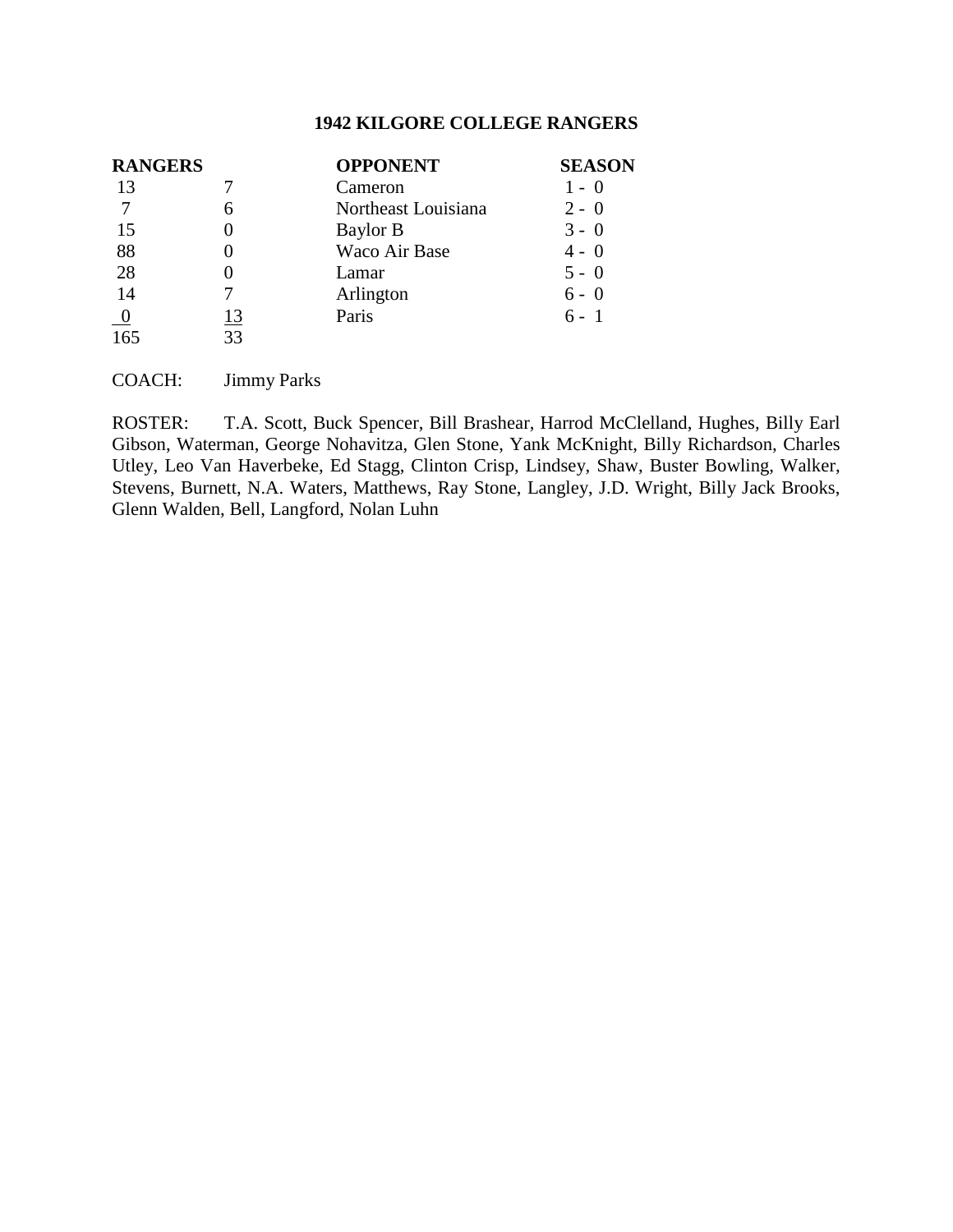#### **RANGERS OPPONENT SEASON**

|          |                     | $1 - 0$                                |
|----------|---------------------|----------------------------------------|
|          |                     | $2 - 0$                                |
|          | Northeast Louisiana | $3 - 0$                                |
|          | Tarleton            | $4 - 0$                                |
| $\theta$ | Arlington           | $5 - 0$                                |
|          | Hardin              | $6 - 0$                                |
|          | Schreiner           | $7 - 0$                                |
| 6        | Lamar               | $8 - 0$                                |
| 6        | San Angelo          | $9 - 0$                                |
| O        | Paris               | $10 - 0$                               |
| 19       | Compton, CA         | $10 -$                                 |
| 38       |                     |                                        |
|          |                     | Corpus Christi<br><b>Houston Frosh</b> |

#### STATE CHAMPIONS

Played in first Little Rose Bowl in Pasadena, CA

COACHES: Jimmy Parks, Will Walls, Woody Johnson

ROSTER: Buddy Attaway, Joe Barber, Fred Blair, Bill Brasher, Warren Brown, Bill Bullard, Rex Bullock, Adrian Burk, Gene Clark, Max Clark, Tom Collins, Bobby Dill, C. E. Drummond, Maurice Elliott, Carl Ellis, Jack Florence, Marion Gooding, Billy Halbert, Fred Herring, John Hickman, Keith Hightower, Billy Jack Hogg, Derwood Johnson, Hardy Johnson, Howard Martin, P. L. Milam, Arvin Morgan, Charlie Moore, Alan Neveux, Johnny Powers, Ernest Prince, Dan Purcell, T. A. Scott, Carroll Selby, Darrell Shaver, Gene Smith, John Snider, Ed Staggs, Bill Stallings, Ray Stone, Leroy Sutherland, Jimmy Thrasher, Dan Vogel, Walden, J. D. Wright, Lloyd Shields, Mgr., Teddy Pelham, Mgr.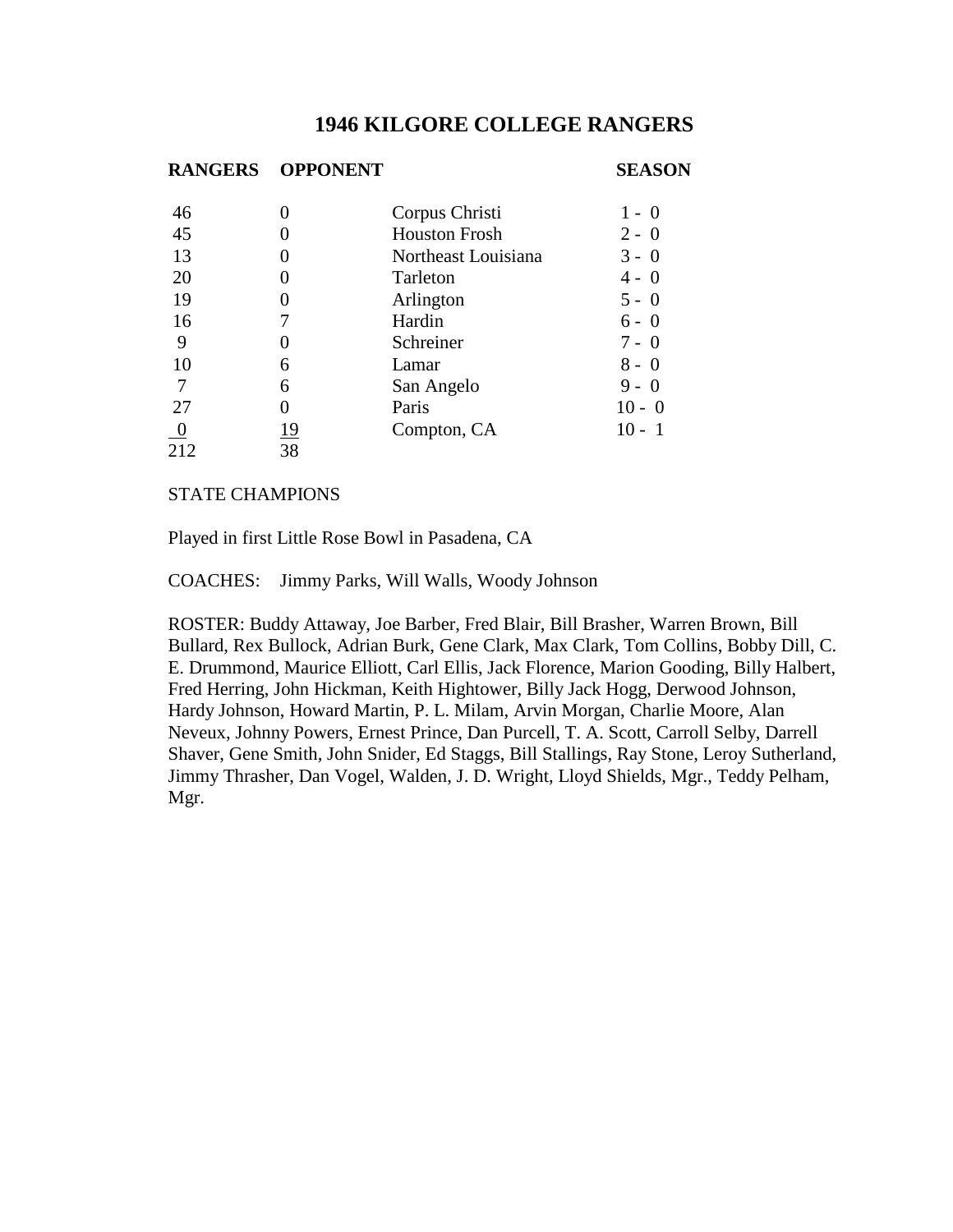|                | <b>RANGERS</b> | <b>OPPONENT</b>     | <b>SEASON</b> |
|----------------|----------------|---------------------|---------------|
| 28             | $\theta$       | Baylor B            | $1 - 0$       |
| 35             | 0              | <b>TCU B</b>        | $2 - 0$       |
| 14             | 7              | Northeast Louisiana | $3 - 0$       |
| 44             | $\theta$       | Tarleton            | $4 - 0$       |
| 35             | 20             | Arlington           | $5 - 0$       |
| 6              |                | Tyler               | $5 - 1$       |
| 40             | 0              | Schreiner           | $6 - 1$       |
| 10             | 6              | Lamar               | $7 - 1$       |
| 24             | 7              | San Angelo          | $8 - 1$       |
| $\frac{37}{2}$ | <u>6</u>       | Paris               | $9 - 1$       |
| 273            | 53             |                     |               |

# COACHES: Will Walls Woodrow Johnson

ROSTER: Glenn Carey, John Winston, Darrel Shaver, Earnest Prince, Warren Ramsey, Max Clark, Jimmy Thrasher, Dayton Bateman, Lloyd McDonald, Jack Wright, Alan Neveux, Arvin Morgan, John Snider, Jimmy Jones, Wayne Wood, Johnny Powers, Marion Gooding, Wendell Graves, Sam DeStefano, Bill Stallings, Carroll Selby, Warren Brown, Keith Hightower, Fred Herring, Carl Ellis, Dewey Kirby, Dan Sartain, Fred Blair, Glyn Moore, R.C. Thomas, Rex Bullock, Bobby Dill, Ed Grantham, Buddy Attaway, Dayton Boyer, J.T. Watson, Richard Rountree, Jack Dancer, Billy Ownby, Leroy Sutherland, Ed Staggs, Adrian Burk, Billy Bullard, Charlie Propes, Newell Kane, Billy Vaughn, Mgr.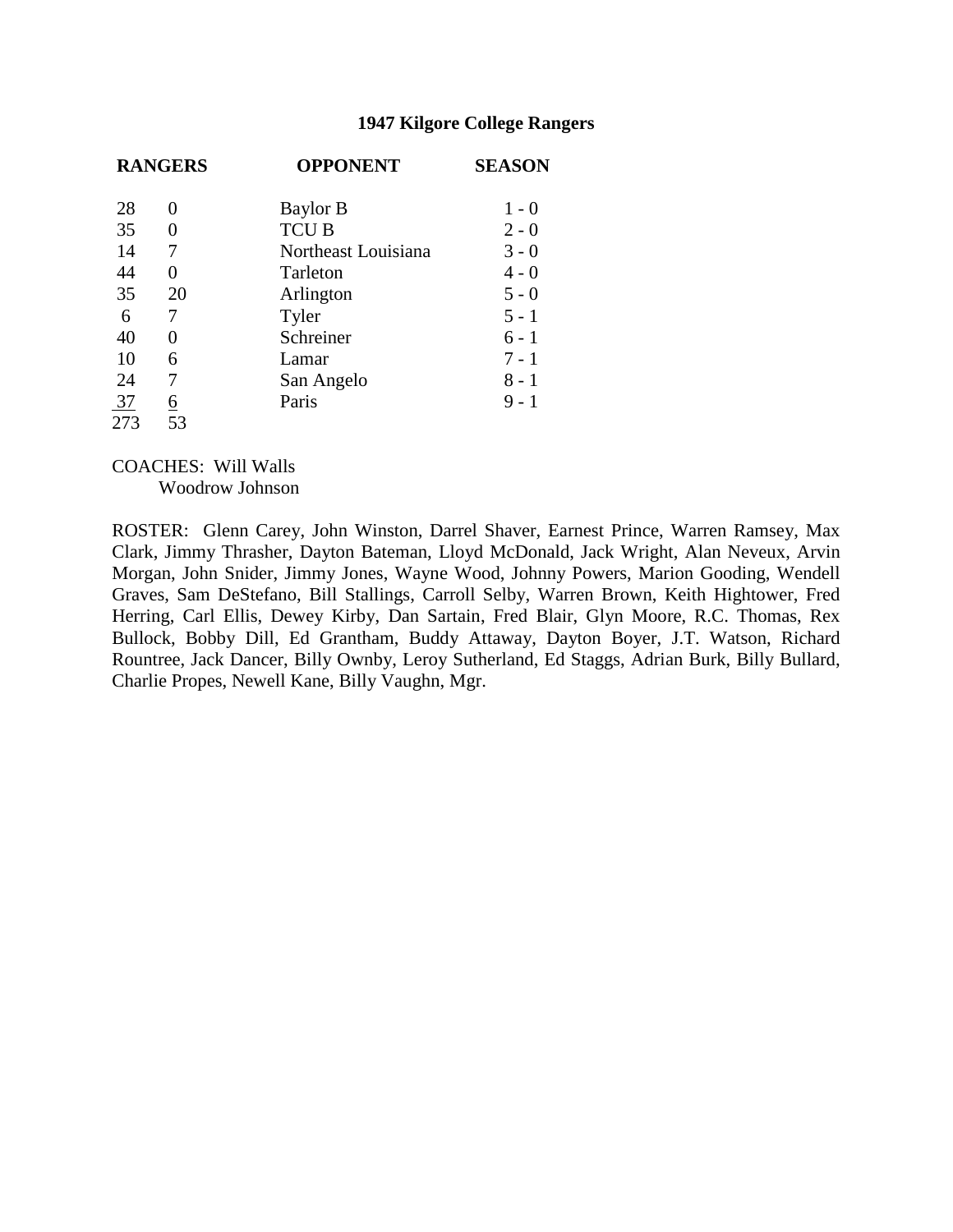|     | <b>RANGERS</b> | <b>OPPONENT</b>     | <b>SEASON</b> |
|-----|----------------|---------------------|---------------|
| 34  | 0              | Ranger              | $1 - 0$       |
| 53  | 0              | <b>Barksdale</b>    | $2 - 0$       |
| 27  | 0              | Northeast Louisiana | $3 - 0$       |
| 33  | 12             | Tarleton            | 4 - 0         |
| 22  | 0              | Arlington           | $5 - 0$       |
| 13  | 6              | Tyler               | $6 - 0$       |
| 13  | 7              | Schreiner           | $7 - 0$       |
| 27  | 12             | Lamar               | $8 - 0$       |
| 20  | 0              | San Angelo          | $9 - 0$       |
| 14  | 20             | Paris               | $9 - 1$       |
| 19  |                | Hutchinson, KS.     | $10 - 1$      |
| 275 | 78             |                     |               |

SWJC Conference Champions

COACHES: Will Walls and Woodrow Johnson

ROSTER: Charlie Propes, Charles Arnold, Mac McClaren, Dick Lipscomb, James Francis, Bobby Jones, Warren Ramsey, Dick Alexander, John Hickman, Bob Matzig, Calvin Meyers, Marvin Hill, Lloyd McDonald, Bobby Cross, Bobby Dill, D.C. Chancey, Joe Young, Charles Altimore, Sam Pogue, Fred Herring, Don Tittle, Norman Morris, Joe Hughes, Sugar, John Winston, Corrie, Hash, Growald, Marvelle Mullins, Fred Blair, Stansel, Glenn Holtzman, Jimmy D. Jones, D.L. Ashley, Lipscomb, James Robert Leediker, Ratcliff, Raymond Morris, Hendricks, Dayton Bateman, Donnelly, Knox, Mgr.